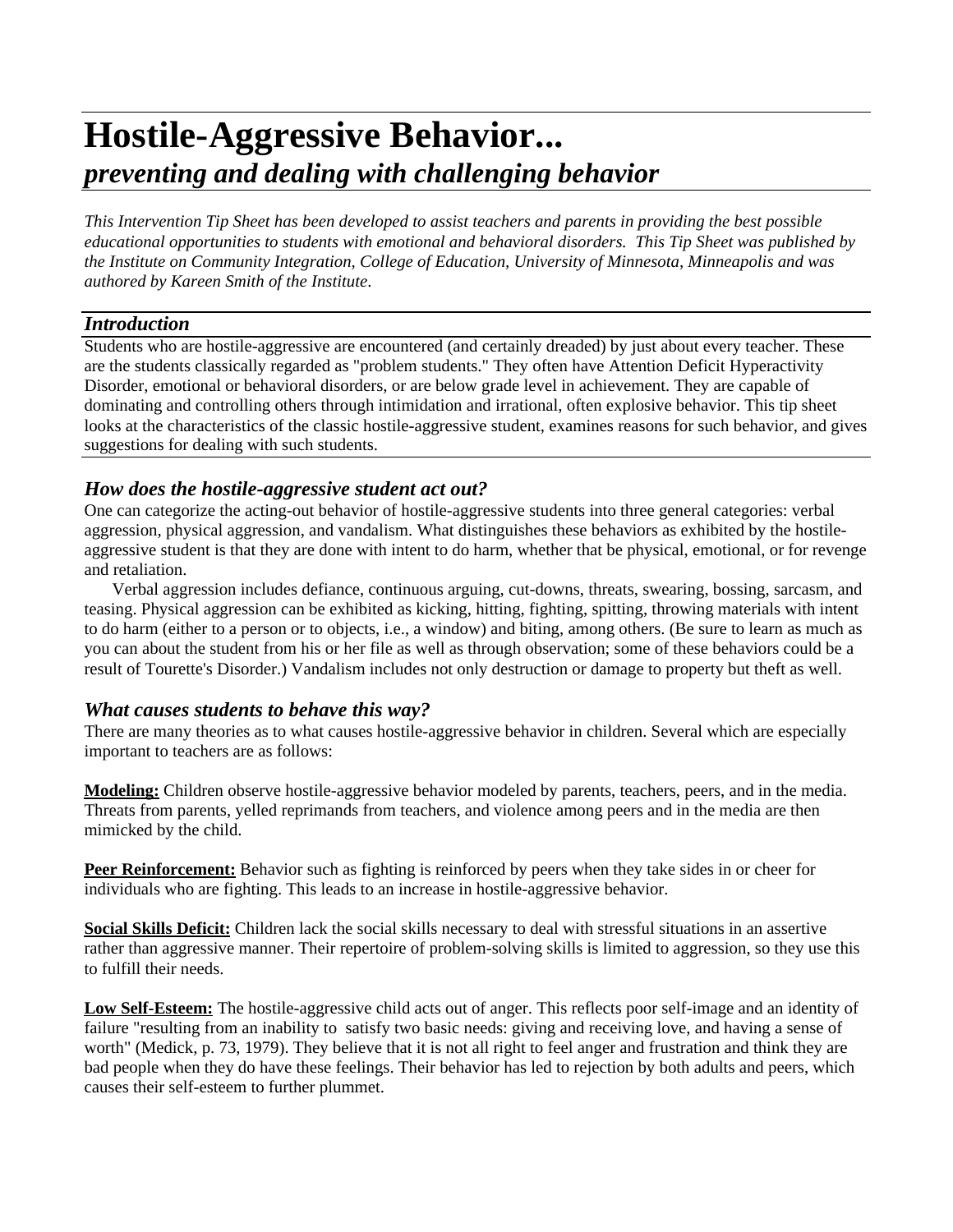### *What causes conflict with the hostile-aggressive student to escalate?*

Student frustration triggers hostile-aggressive behavior. Frustration with others or oneself is dealt with through physical or verbal aggression or vandalism. With this behavior, the student gains negative attention from the teacher or peers. The teacher instinctively responds by reprimanding the student or asking him or her to cease the behavior which the student is using to gain attention.

This leads to the next phase of the cycle: student defensiveness. The student begins to lose control and will verbally lash out at the teacher, usually assuming the role of the victim ("You always pick on me," "Leave me alone," "I didn't do anything").

At this point, the teacher is probably angry, confused, and wants to re-establish that "the teacher is in control and will be listened to and obeyed at all costs." Through his or her hostile acts, the student has succeeded in getting the teacher to aggress.

The student will now begin to exhibit more hostile-aggressive behaviors until the teacher "lays down the law," which, although it ends the cycle, reinforces the student's belief that he or she is the victim and that adults unfairly take their anger out on students.

The teacher is left with feelings of failure, defeat, and confusion, while negative feelings toward the student are reinforced. This leads to the probability that the teacher will respond more quickly and angrily to the student in the future, reinforcing the student's behavior and leading to further deterioration of both student and teacher self-esteem.

# *What are the typical teacher responses to these behaviors, and how do students react to these responses?*

Teachers typically respond in one of two ways: authoritatively or attempting to reason with the student. When teachers respond authoritatively, it is because they feel they have lost control over the situation. Reacting as an authoritarian figure, the teacher gives ultimatums: "You better do what I say or else." The hostile-aggressive student responds by acting as if he or she really does not care what the teacher says or does and continues hostileaggressive behavior, whether physically or verbally: "I hate you! You can't make me do anything." The irony of this is that they are right. You can not make any student do anything. While reacting authoritatively is an understandable response from the teacher, it is simply ineffective.

The other way teachers typically respond is by attempting to reason with the hostile-aggressive student. They understand that the student's behavior is not a personal attack but indicative of an inferior ability to deal with emotions. This teacher attempts to explain with kindness and understanding what is really going on. However sincere these attempts are, they usually lead to circular arguments, dead ends, or resentment from the student. The teacher ends up expending huge amounts of energy and is left feeling frustrated and unsuccessful.

#### *How do I intervene with a hostile-aggressive student?*

Identify those behaviors which are inappropriate and perform a functional assessment. Doing an "A-B-C" (antecedent, behavior, consequence) chart can be very helpful in understanding what particular situations tend to set the student off.

Next, examine how you have been dealing with the behavior and evaluate what has been contributing to conflict and whether anything has de-escalated these situations in the past. Drop what is not working and identify any methods which are working. A good rule of thumb is if you are left feeling angry and out of control, your method is ineffective.

After you have evaluated the behavior of both the student and yourself, it is time to put together a proactive intervention plan. This includes outlining proactive behavior modification strategies, reinforcement plans, and teaching new functional behavior which will replace the student's inappropriate ways of dealing with emotion. It can be helpful to hold a conference with the student and, if possible, with the student's parents. Let the student know what is and is not acceptable and how you will help him or her to learn behavior which is appropriate. Using a cue when you sense the student's behavior is escalating can be helpful in teaching the student to be aware of his or her own behavior and to remind the student to use the appropriate behaviors which you have taught.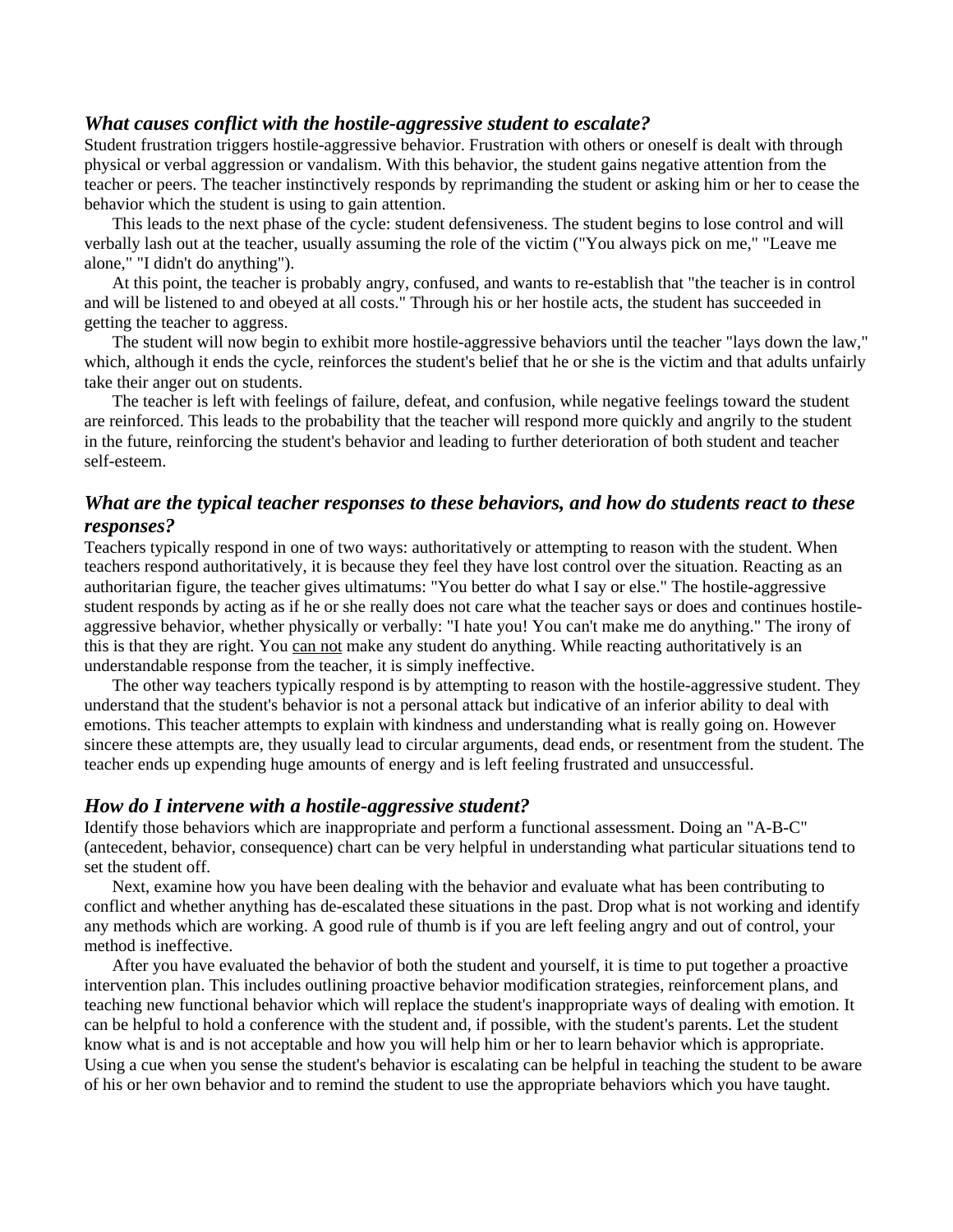Stick to and periodically evaluate your intervention. Keep in mind that it took the student a long time to learn these behaviors and it will likely take a long time to replace them with others. Do not let yourself fall into old patterns of reacting angrily.

Let the student know you care about him or her. Make it a point to give the student some brief friendly attention each day. Give the student the opportunity to talk about feelings and give reinforcement. Give the student special responsibilities. This will show that while you do not appreciate his or her behavior, you do see him or her as a worthwhile and capable individual.

It is important that the student learn that it is okay to feel frustrated and angry and that there are acceptable ways of expressing these emotions.

#### *What proactive interventions are effective in changing hostile-aggressive behavior?*

**Positive reinforcement** is very important in improving the student's self-esteem and changing his or her selfperception. **Modeling** and **role-playing** help the student learn new behavior. **Token economies** can also be useful in motivating the student to change behavior. **Cooperative learning** gives students the opportunity to learn from their peers. **Self-monitoring** and **cuing** can help a student assume more responsibility for his or her behavior. (See tip sheets with respective titles.)

# *How do I avoid being drawn into the conflict or get out of it once I recognize that it is going on?*

Remember, these tactics are only to help you avoid or get out of a conflict cycle. They alone will not ultimately change the student's behavior. To do this, you must perform a functional assessment and implement a long-term proactive intervention plan, including techniques such as those listed earlier.

First, you must learn to not allow yourself to be emotionally manipulated. Use self-talk to tell yourself, "I know what the student is doing and why. It is not a personal attack against me, and I will remain calm while trying to help the student."

When you recognize the student is becoming hostile, remember that this stems from frustration. The student needs support. Helping the student to recognize his or her emotions and giving the student the opportunity to deal with them effectively will help. You might have a quiet spot in the room where students can go when they feel that their emotions are getting the best of them.

If the cycle has not been stopped at the frustration stage, you will have to deal with the next stage: defensiveness. At this point, you will need to set limits for the student. For example, if the student has been verbally abusive to another student, you might establish limits in the context of a choice: "Lisa, you need to either quietly continue with your English assignment or put your head down on your desk until you are calm and ready to talk about this." You have defined the limits and left the decision up to the student. You have also stepped out of a conflict cycle by remaining calm.

If the student persists and becomes more aggressive, for example, by beginning to verbally abuse you, you need to provide control. Say, "Lisa, come with me," leave the room, and wait for her to follow. Do not give her the opportunity to argue with you and escalate the conflict further. When you are alone, you could tell her, "Your behavior is unacceptable. You can either come and sit quietly in the class or you can sit here in the hall until you are able to control yourself. Either way, I need to attend to the other students in the class. We will talk about this after you have demonstrated that you are in control by either sitting quietly here or in the classroom until I am ready to speak with you."

Once the student has regained control, you will want to take time to talk to her about what occurred and how you can both work to prevent it from happening again.

#### *How will I know that progress is being made in changing the student's behavior?*

The ultimate measure is the degree to which the student's behavior is maintained and generalized. The student may begin to behave acceptably in your classroom, but is he or she improving in other classrooms/situations? Often hostile-aggressive students see authority figures as deliberately waiting for them to mess up, as waiting to set them up for failure, and this view can hinder progress. It can be confronted by having a private conference